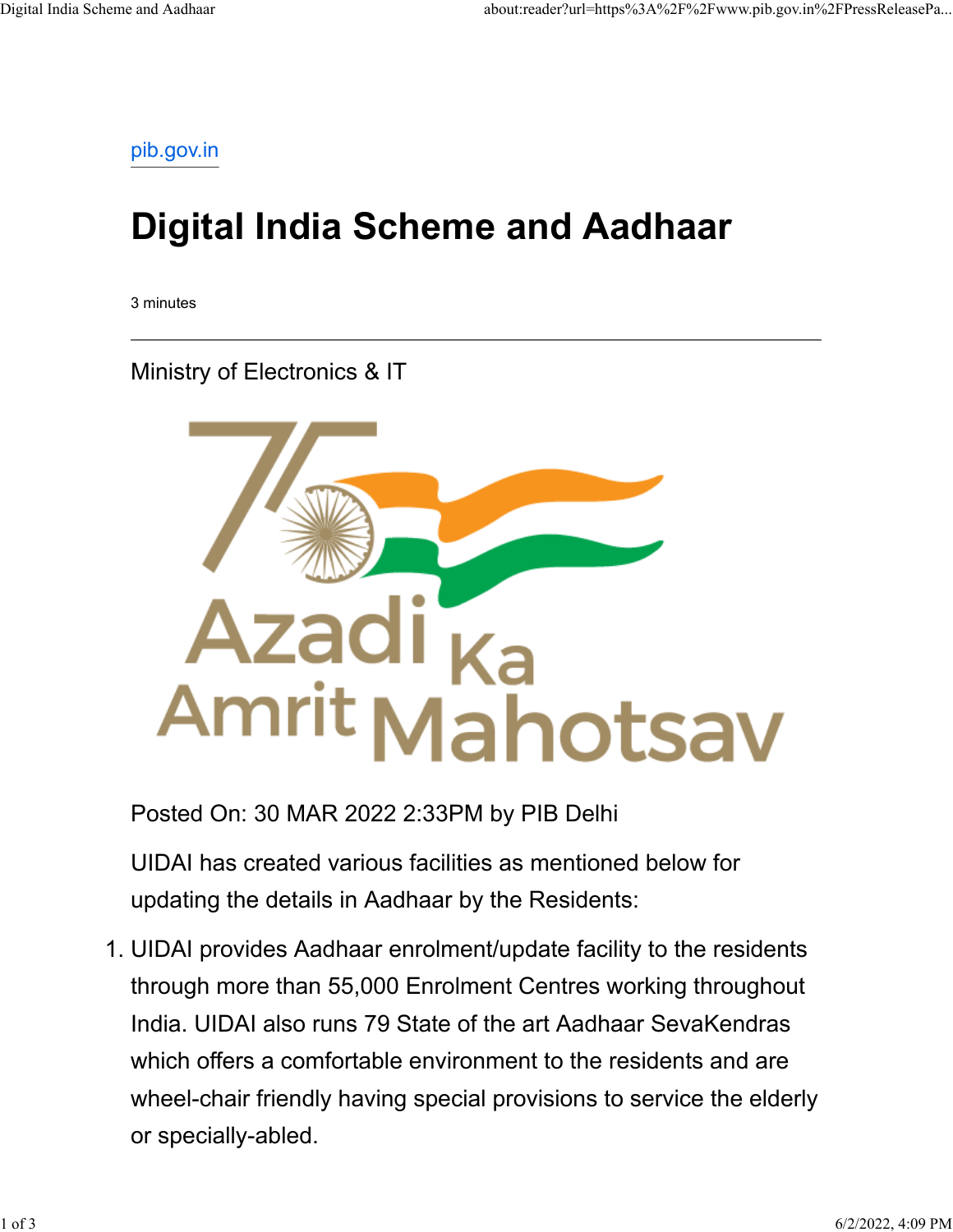- 2. Residents who have linked their mobile with Aadhaar have option to update their demographic data (Name, Age, Gender and Date of Birth) through online portal i.e. myaadhaar.gov.in
- 3. UIDAI on-boarded India Post Payment Banks (IPPB) as Registrar to facilitate residents, for linking their Mobile/Email with their Aadhaar. These services are offered through the Postmen and on an average more than 30,000 such postmen are working on daily basis.

Also, Aadhaar has an inclusive approach and its enrolment/update processes are accessible to Senior Citizens and persons with disabilities.

Further, the various measures taken by Government of India to ensure that the Digital India scheme is inclusive and accessible to people with disabilities are- publishing of Guidelines for Indian Government

Websites (GIGW) that includes the guidelines on websites accessibility, publishing of Information and Communications Technology (ICT) Accessibility Standard 'IS17802' Part-I is addressing the functional requirement of various disabilities. Also regular accessibility awareness programmes for capacity building are conducted.

Government of India is aware of Web 3.0 and opportunities and challenges that it represents. The government is confident that with Digital India, the entrepreneurs will lead the change in innovating in Web 3.0.

This information was given by the Minister of State for Electronics & Information Technology, Shri Rajeev Chandrasekhar in a written reply to a question in Lok Sabha today.